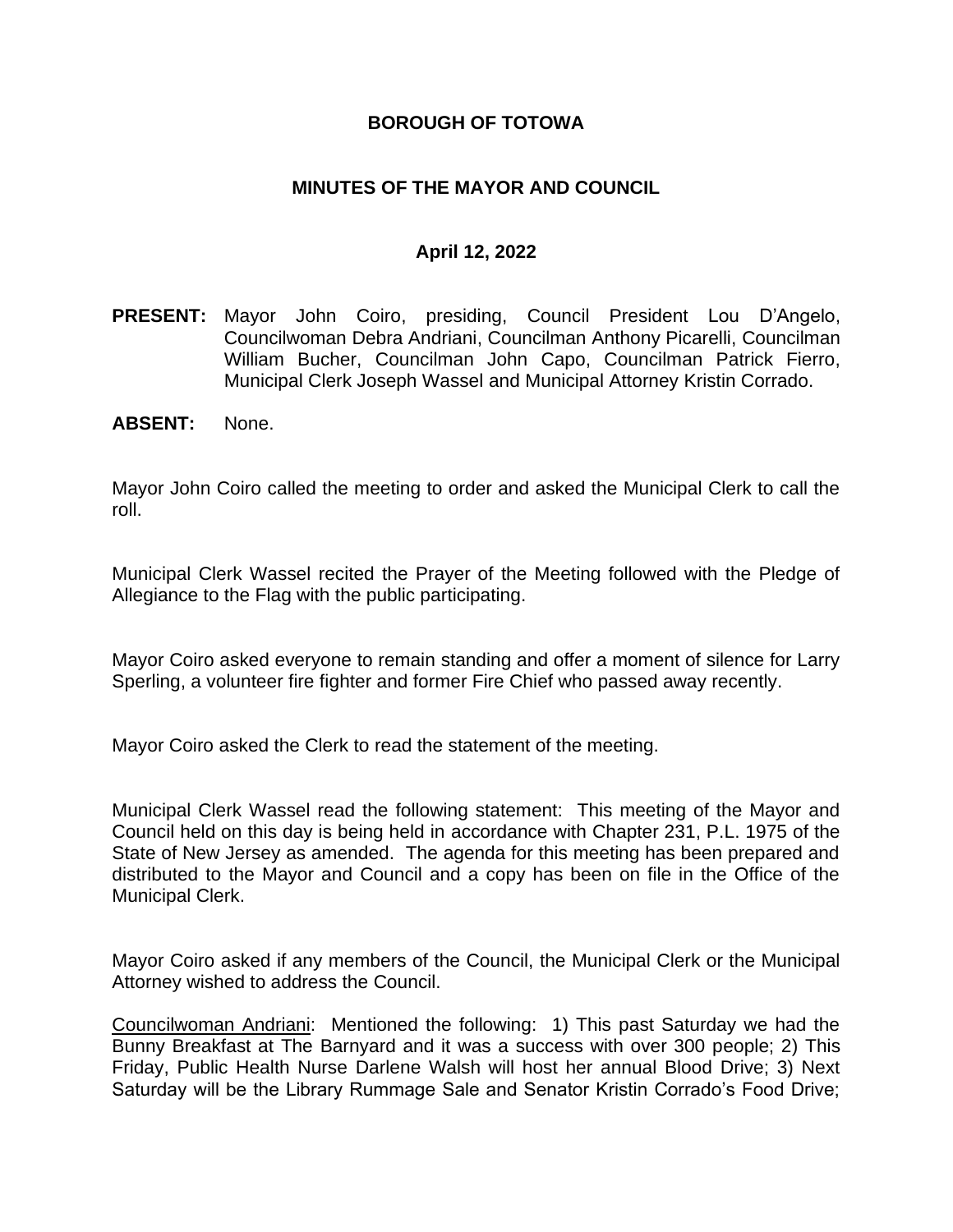4) Next Sunday will be the Annual Car Show.

Mayor Coiro: Stated that he was at the PAL today for a ceremony to accept a big check from the Federal Government in the amount of \$649,000 for the lights at the PAL fields.

## CITIZENS HEARD:

Mike Mahometa, 269 Lincoln Avenue: Said the DPW did a great job with the plowing and spreading salt during the winter snowstorms. Also noted that along Riverview Drive down by Norwood Terrace the embankment is washing away.

There was a motion by Councilman D'Angelo, seconded by Councilman Picarelli to approve the Minutes of the Mayor and Council for the meeting of March 22, 2022. On roll call vote, all members of the Council present voted in the affirmative. Councilwoman Andriani abstained from the voting.

COMMITTEE ON FINANCE:

There was a motion by Councilman Picarelli, seconded by Councilman D'Angelo to approve Resolution No. 2022-09 for the payment of bills. On roll call vote, all members of the Council present voted in the affirmative.

There was a motion by Councilman Picarelli, seconded by Councilman D'Angelo to adopt the following resolution authorizing the Treasurer to issue refunds to various property owners due to overpayment of 1<sup>st</sup> Quarter 2022 taxes. On roll call vote, all members of the Council present voted in the affirmative.

### RESOLUTION

WHEREAS, there has been a duplicate payment of 1st quarter 2022 taxes on the property listed below; and

WHEREAS, the taxpayer is entitled to a refund; and

WHEREAS, the chart sets forth the refund as follows: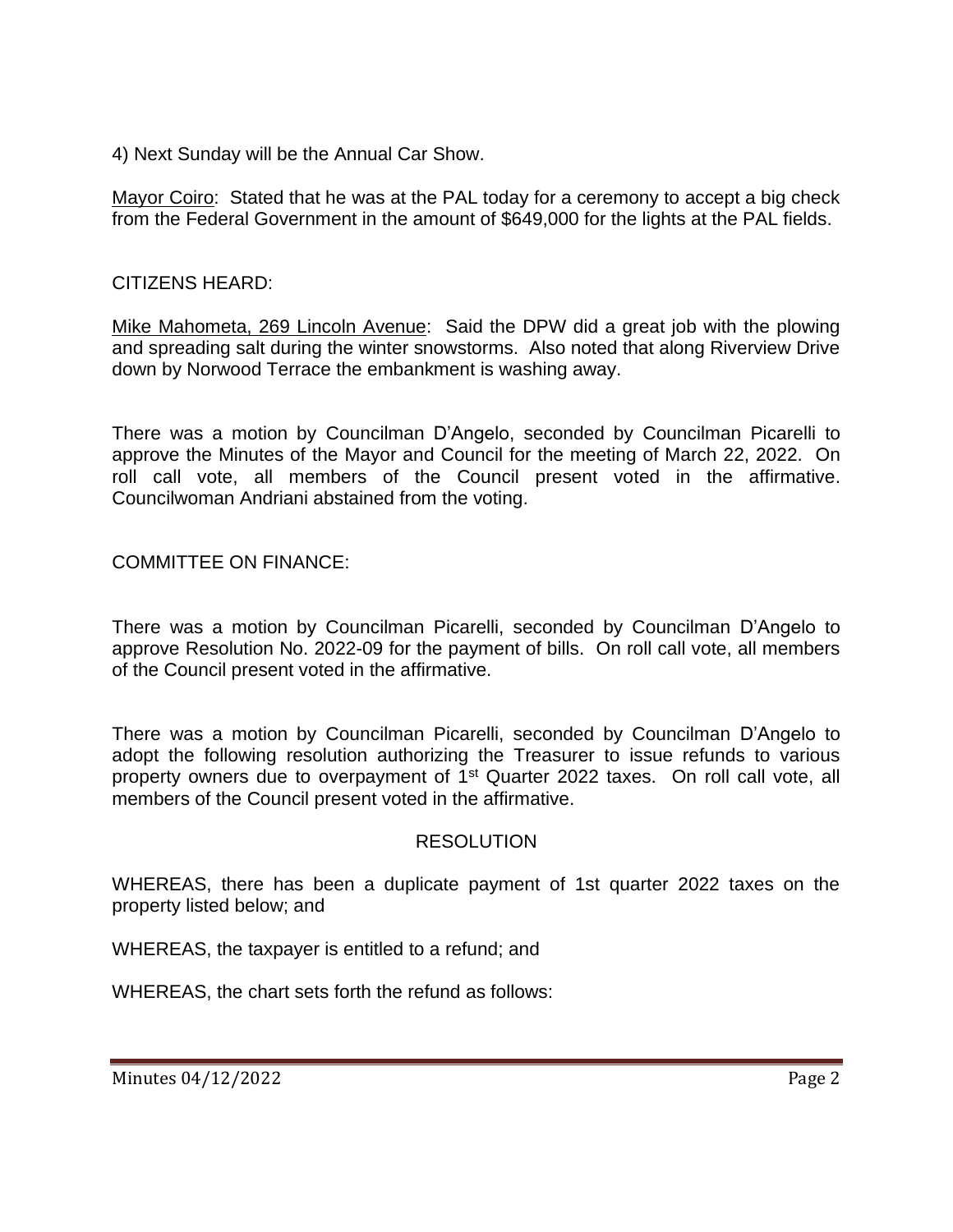|         | <b>Block Lot Property Owner</b>                            | Payable To:                          | Overpayment |
|---------|------------------------------------------------------------|--------------------------------------|-------------|
| 9.05 17 | 47 Huntington Terr<br><b>Plaxico &amp; Tiffany Burress</b> | Plaxico & Tiffany Burress \$7,378.06 |             |

NOW, THEREFORE BE IT RESOLVED, that the overpayment shall be refunded to the taxpayer, as stated above, and the Treasurer is authorized to issue separate checks for the refunds, which shall be paid to the stated property or taxing authority.

There was a motion by Councilman Picarelli, seconded by Councilman D'Angelo to adopt the following resolution authorizing the Treasurer to issue a refund to Richard Tea, 2 Continental Circle, Block 9.10, Lot 58 due to a 100% Exemption for a 100% permanent and total disability. On roll call vote, all members of the Council present voted in the affirmative.

# RESOLUTION

WHEREAS, Richard Tea, 2 Continental Circle, Block 9.10, Lot 58 has applied for a 100% exemption for a 100% permanent and total disability; and

WHEREAS, he meets all the requirements for the exemption; and

WHEREAS, the 100% disability became effective on October 1, 2021, and he applied for exemption on March 16, 2022; and

WHEREAS, he paid the property taxes from March 16, 2022 to March 31, 2022 in the amount of \$787.18, and is now entitled to a refund of \$787.18.

NOW, THEREFORE, BE IT RESOLVED, by the Mayor and Council of the Borough of Totowa that the Treasurer is authorized to refund \$787.18 to Richard Tea and upon paying the refund due to the Taxpayer, this property will be exempted from future tax payments.

There was a motion by Councilman Picarelli, seconded by Councilman D'Angelo to adopt the following Resolution To Introduce The 2022 Municipal Budget. On roll call vote, all members of the Council present voted in the affirmative.

# RESOLUTION NO. 50-2022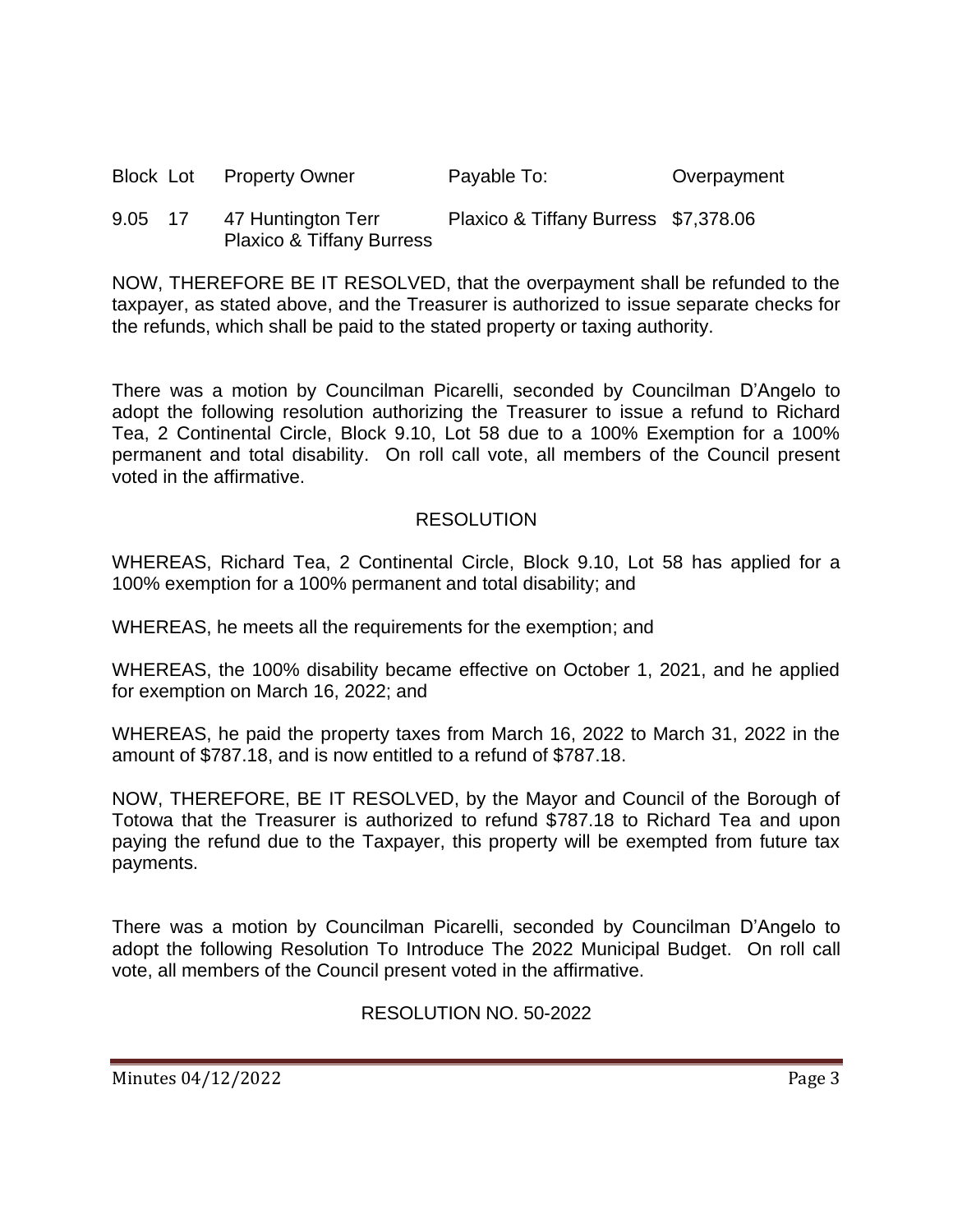# RESOLUTION TO INTRODUCE THE 2022 MUNICIPAL BUDGET

BE IT RESOLVED, that the following statements of revenues and appropriations attached hereto constitute the local Budget of the Borough of Totowa, Passaic County, New Jersey for the year 2022.

BE IT FURTHER RESOLVED, that the said Budget be published in The North Jersey Herald and News in the issue of April 29, 2022, and that a hearing on the Budget will be held at the Municipal Building on May 10, 2022 at 7:30 P.M. or as soon thereafter as the matter may be reached.

There was a motion by Councilman Picarelli, seconded by Councilman D'Angelo to adopt the following Resolution Authorizing The Purchase And Delivery Of One Ford Explorer 4WD SUV For The Borough Of Totowa Building Department. On roll call vote, all members of the Council present voted in the affirmative.

## RESOLUTION NO. 51-2022

#### RESOLUTION AUTHORIZING THE PURCHASE AND DELIVERY OF ONE FORD EXPLORER 4WD SUV FOR THE BOROUGH OF TOTOWA BUILDING DEPARTMENT

WHEREAS, the Borough of Totowa Construction Code Official has requested the purchase of one new Ford Explorer 4WD SUV to be used by the Building Department staff; and

WHEREAS, the Mayor and Council of the Borough of Totowa have determined that there is a need for this vehicle to be used by the Borough of Totowa Building Department and be added to the Building Department fleet; and

WHEREAS, the Mayor and Council of the Borough of Totowa desire to authorize the purchase and delivery of one new 2022 Ford Explorer 4WD SUV; and

WHEREAS, Morris County Cooperative Pricing Council Contract No. MCCPC #15C-3 has been awarded to Route 23 Automall, 1301 Route 23 South, Butler, New Jersey 07405 for the purchase and delivery of one 2022 Ford Explorer 4WD SUV and all related equipment; and

WHEREAS, Route 23 Automall has submitted a proposal for the purchase and delivery of one 2022 Ford Explorer 4WD SUV in the amount of \$30,555.00, a copy of which is on file in the office of the Borough of Totowa Municipal Clerk; and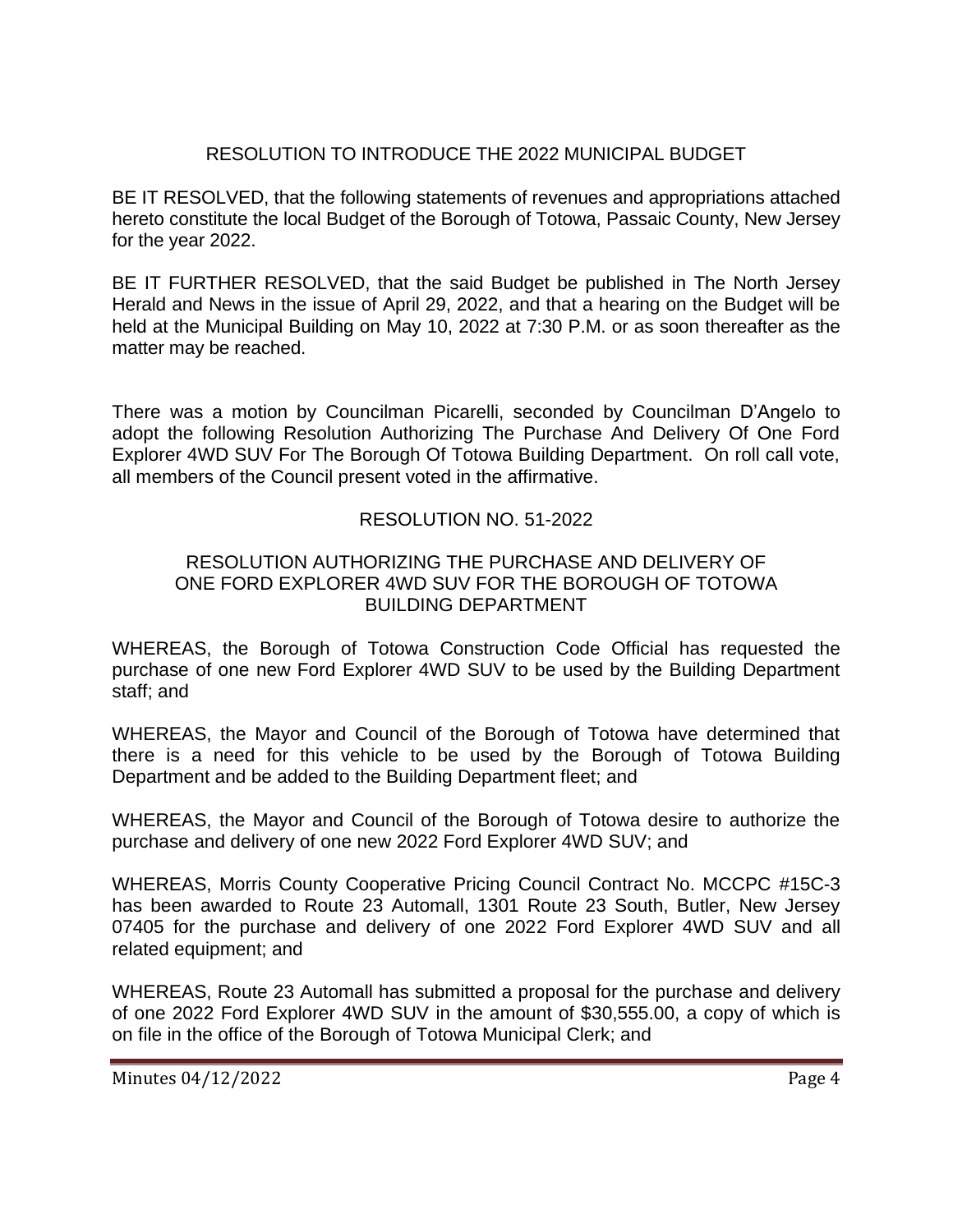WHEREAS, pursuant to the applicable New Jersey State laws, the purchase of this vehicle may be authorized without public bidding.

NOW, THEREFORE, BE IT RESOLVED, that the Mayor and Council of the Borough of Totowa do hereby authorize the purchase and delivery of one 2022 Ford Explorer 4WD SUV in the amount of \$30,555.00.

BE IT FURTHER RESOLVED, that the Mayor and Council of the Borough of Totowa do hereby authorize the Municipal Clerk and Construction Code Official to execute any and all instruments relating thereto.

There was a motion by Councilman Picarelli, seconded by Councilman D'Angelo to approve payment of the 2<sup>nd</sup> Quarter 2022 Budget Allotment to the Borough of Totowa Public Library in the amount of \$235,144. On roll call vote, all members of the Council present voted in the affirmative.

COMMITTEE ON PUBLIC SAFETY:

There was a motion by Councilman D'Angelo, seconded by Councilman Capo to approve a grade increase for Patrol Officer Nicholas Macaluso from Grade 5 Patrol Officer to Grade 4 Patrol Officer. On roll call vote, all members of the Council present voted in the affirmative.

There was a motion by Councilman D'Angelo, seconded by Councilman Capo to adopt the following Resolution Authorizing The Borough Of Totowa To Enter Into A Traffic Signal Agreement Route 46 WB Ramp B And Minnisink Road (C.R. 642) With The State Of New Jersey, County Of Passaic And Manzo Doren Organization Of Totowa. On roll call vote, all members of the Council present voted in the affirmative.

# RESOLUTION NO. 52-2022

#### RESOLUTION AUTHORIZING THE BOROUGH OF TOTOWA TO ENTER INTO A TRAFFIC SIGNAL AGREEMENT ROUTE 46 WB RAMP B AND MINNISINK ROAD (C.R. 642) WITH THE STATE OF NEW JERSEY, COUNTY OF PASSAIC AND MANZO DOREN ORGANIZATION OF TOTOWA, LLC

WHEREAS, Manzo Doren Organization of Totowa, LLC, (the "Developer"), 351 West Broadway, Paterson, New Jersey 07522 is the owner of the property identified as Block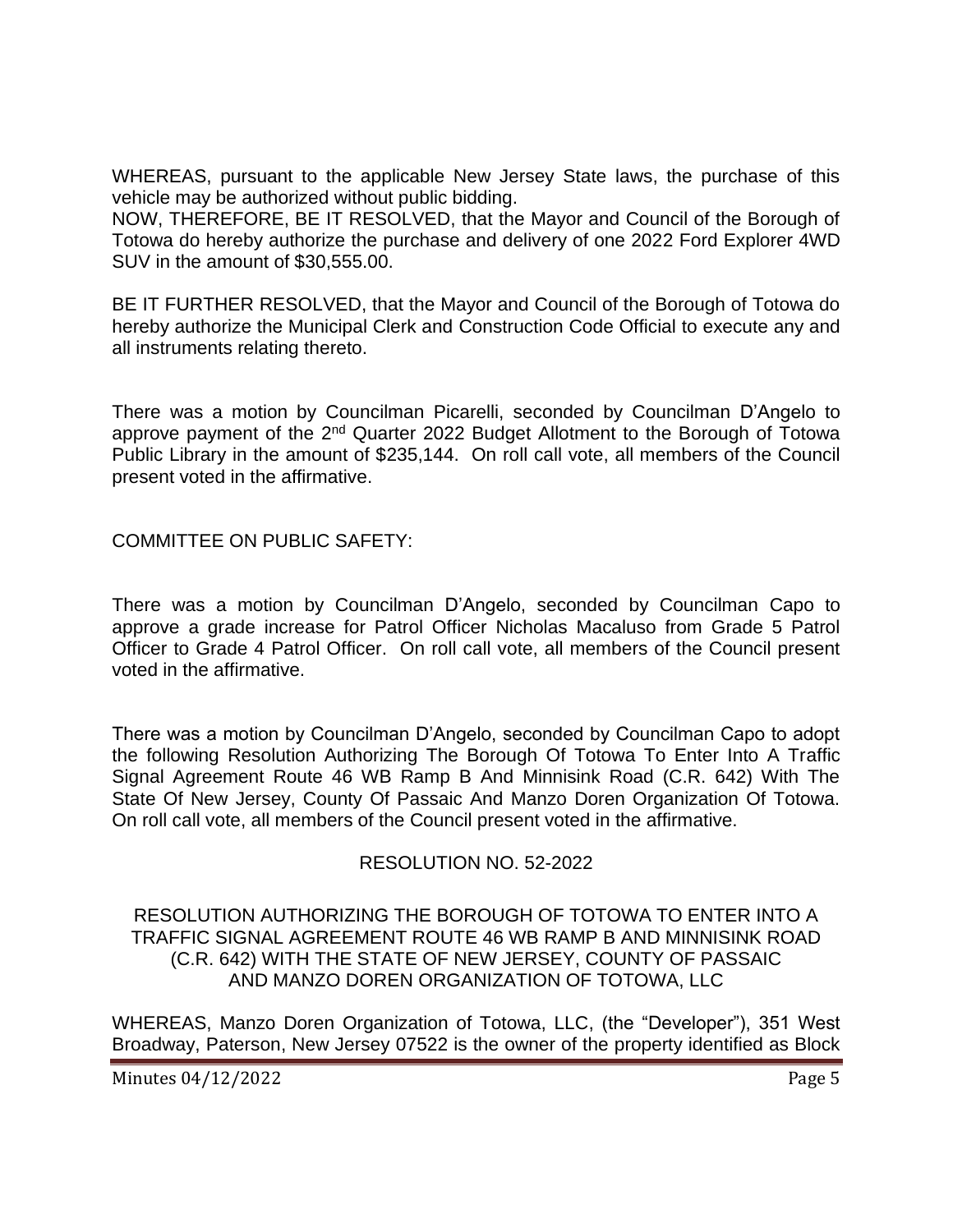171, Lots 2.01, 19, 20, 21 and 22 on the official tax map of the Borough of Totowa and located on a road known as Route 46 M.P. 57.02 in the Borough of Totowa, County of Passaic; and

WHEREAS, a traffic condition exists at the intersection of Route 46 WB Ramp B and Minnisink Road (M.P. 57.02) in the Borough of Totowa, in the County of Passaic, which requires the revision of the existing semi-actuated traffic control signal with pedestrian push buttons, vehicle detection and intersection lighting, hereinafter referred to as the traffic signal system; and

WHEREAS, the Developer, the Borough of Totowa and the County of Passaic have expressed a willingness to cooperate with the State of New Jersey in achieving the overall objective of safe and efficient movement of traffic on said highway; and

WHEREAS, the State of New Jersey has proposed a form of Agreement pertaining to the installation, maintenance and operation of the traffic signal system.

NOW, THEREFORE, BE IT RESOLVED, that the Mayor and Council of the Borough of Totowa do hereby authorize the Borough of Totowa to enter into an Agreement with the State of New Jersey, acting through its Commissioner of Transportation, for the purpose of aforesaid, and a copy of said Agreement is attached hereto and made a part hereof.

BE IT FURTHER RESOLVED, that the Municipal Council of the Borough of Totowa does hereby authorize the Mayor and Municipal Clerk to execute any and all instruments relating thereto.

COMMITTEE ON PUBLIC WORKS:

There was no report.

COMMITTEE ON ENGINEERING & PUBLIC PROPERTY:

There was no report.

COMMITTEE ON LIAISON & INSPECTION: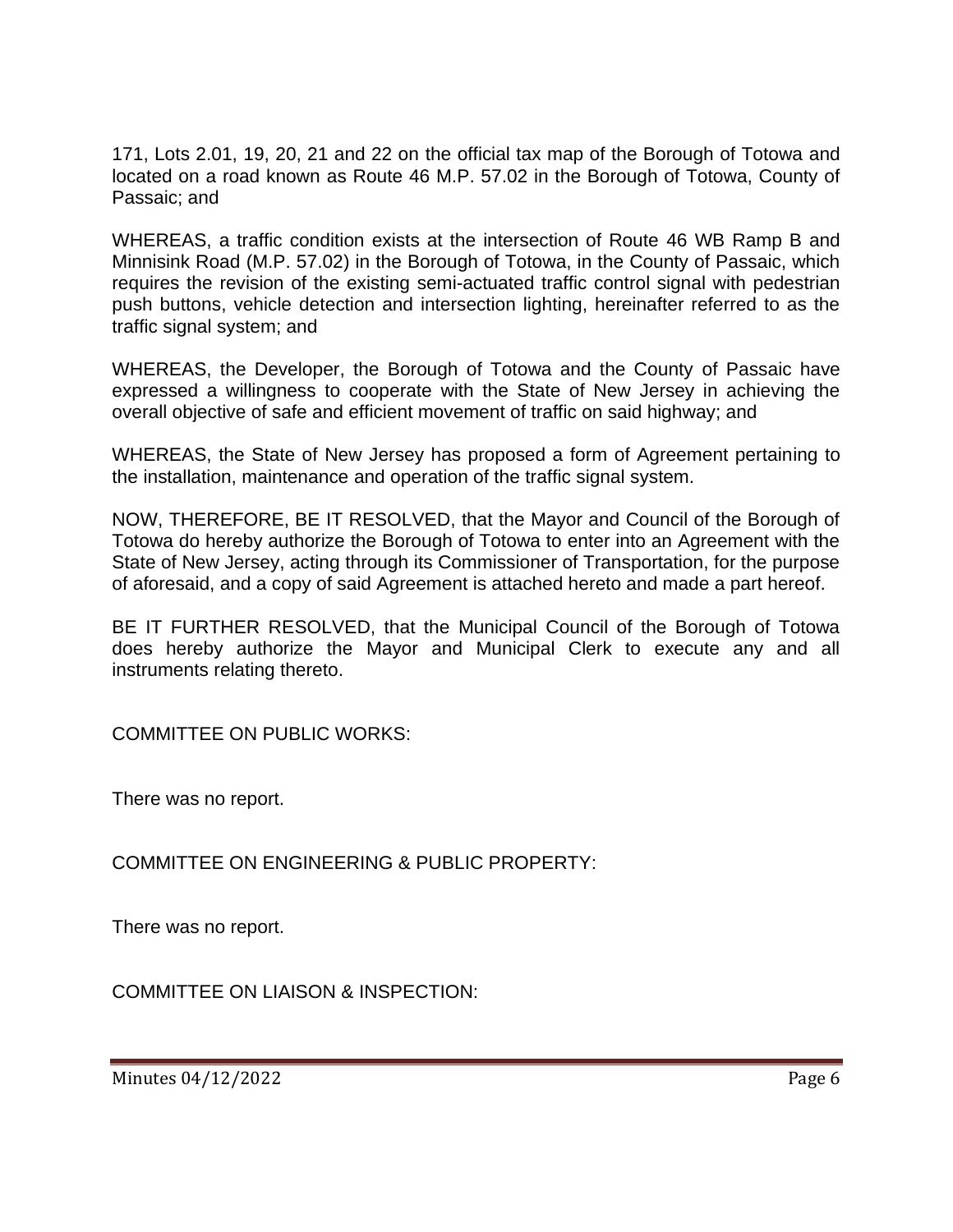There was a motion by Councilwoman Andriani, seconded by Councilman Bucher to adopt the following Resolution Authorizing The Appointment Of An Affordable Housing Administrative Agent For The Borough Of Totowa. On roll call vote, all members of the Council present voted in the affirmative.

# RESOLUTION NO. 53-2022

### RESOLUTION AUTHORIZING THE APPOINTMENT OF AN AFFORDABLE HOUSING ADMINISTRATIVE AGENT FOR THE BOROUGH OF TOTOWA

WHEREAS, the Borough of Totowa has petitioned the Superior Court of New Jersey for a Declaratory Judgment that its adopted Housing Element and Fair Share Plan is compliant with its constitutional obligation to provide its fair share of the regional need for very-low, low, and moderate income housing; and

WHEREAS, the Borough of Totowa's adopted Housing Element and Fair Share Plan will result in the creation of housing units affordable to and intended for occupancy solely by qualified very-low, low, and moderate income households; and

WHEREAS, the Administrative Agent shall assist the Borough of Totowa with complying with the State of New Jersey's affordable housing regulations in the areas of income qualifications, affordable rents and sale prices and affirmative marketing plans; and

WHEREAS, these comprehensive Affordable Housing services may only be provided by an individual or firm that has been certified by the New Jersey Department of Community Affairs; and

WHEREAS, the Borough of Totowa solicited proposals from firms qualified to serve as the Affordable Housing Administrative Agent for the Borough of Totowa; and

WHEREAS, the Borough of Totowa did receive proposals at its Municipal Building on March 18, 2022; and

WHEREAS, Community Grants, Planning & Housing, 101 Interchange Plaza, Suite 301, Cranbury, New Jersey 08512 has submitted a proposal to provide the required professional services, a copy of which is on file in the office of the Borough of Totowa Municipal Clerk; and

WHEREAS, the firm of Community Grants, Planning & Housing possesses the necessary experience and expertise to provide the professional administrative services; and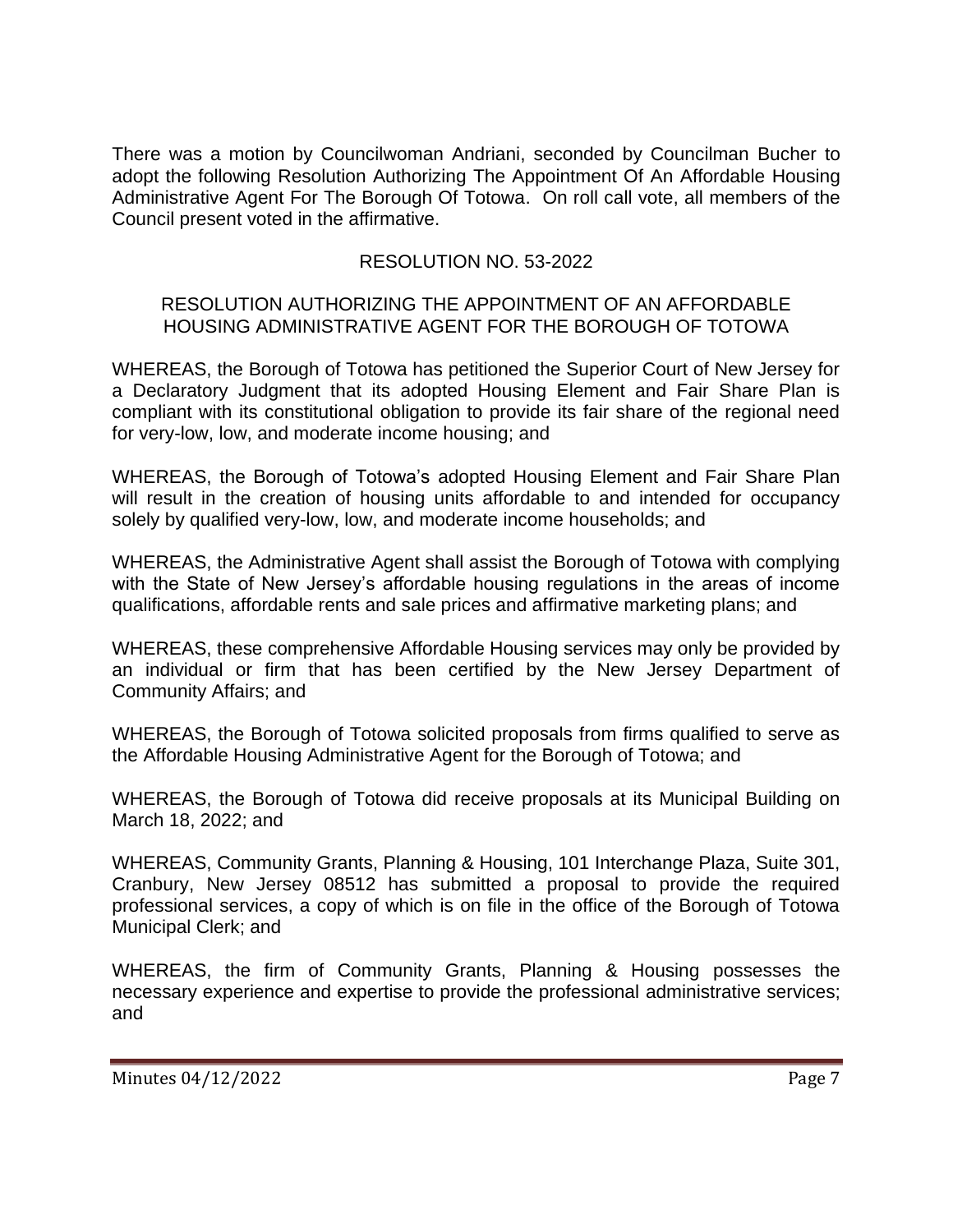WHEREAS, for providing the required services, the Borough of Totowa will compensate Community Grants, Planning & Housing in accordance with the Fee Schedule set forth in their proposal; and

WHEREAS, the term of this contract shall be for a period effective as of April 12, 2022 and terminating on December 31, 2022; and

WHEREAS, the professional affordable housing administrative agent services shall be awarded as a fair and open contract pursuant to the provisions of N.J.S.A. 19:44A-20.4 et seq.

NOW, THEREFORE, BE IT RESOLVED, that the Mayor and Council of the Borough of Totowa do hereby authorize the Borough of Totowa to enter into a contract with Community Grants, Planning & Housing to serve as the Affordable Housing Administrative Agent to the Borough of Totowa and provide professional services.

BE IT FURTHER RESOLVED, that the Municipal Council of the Borough of Totowa does hereby authorize the Mayor and Municipal Clerk to execute any and all necessary instruments relating thereto.

COMMITTEE ON LEGISLATION & ORDINANCES:

There was a motion by Councilman Fierro, seconded by Councilman Picarelli to introduce on first reading and advertise for public hearing the following entitled ordinance. On roll call vote, all members of the Council present voted in the affirmative.

### **ORDINANCE NO. 02-2022**

#### **CALENDAR YEAR 2022 ORDINANCE TO EXCEED THE MUNICIPAL BUDGET APPROPRIATION LIMITS AND TO ESTABLISH A CAP BANK (N.J.S.A. 40A:4-45.14)**

There was a motion by Councilman Fierro, seconded by Councilman Picarelli to adopt the following Resolution In Support Of The People Of Ukraine And Their Sovereignty. On roll call vote, all members of the Council present voted in the affirmative.

# RESOLUTION NO. 54-2022

### RESOLUTION IN SUPPORT OF THE PEOPLE OF UKRAINE AND THEIR SOVEREIGNTY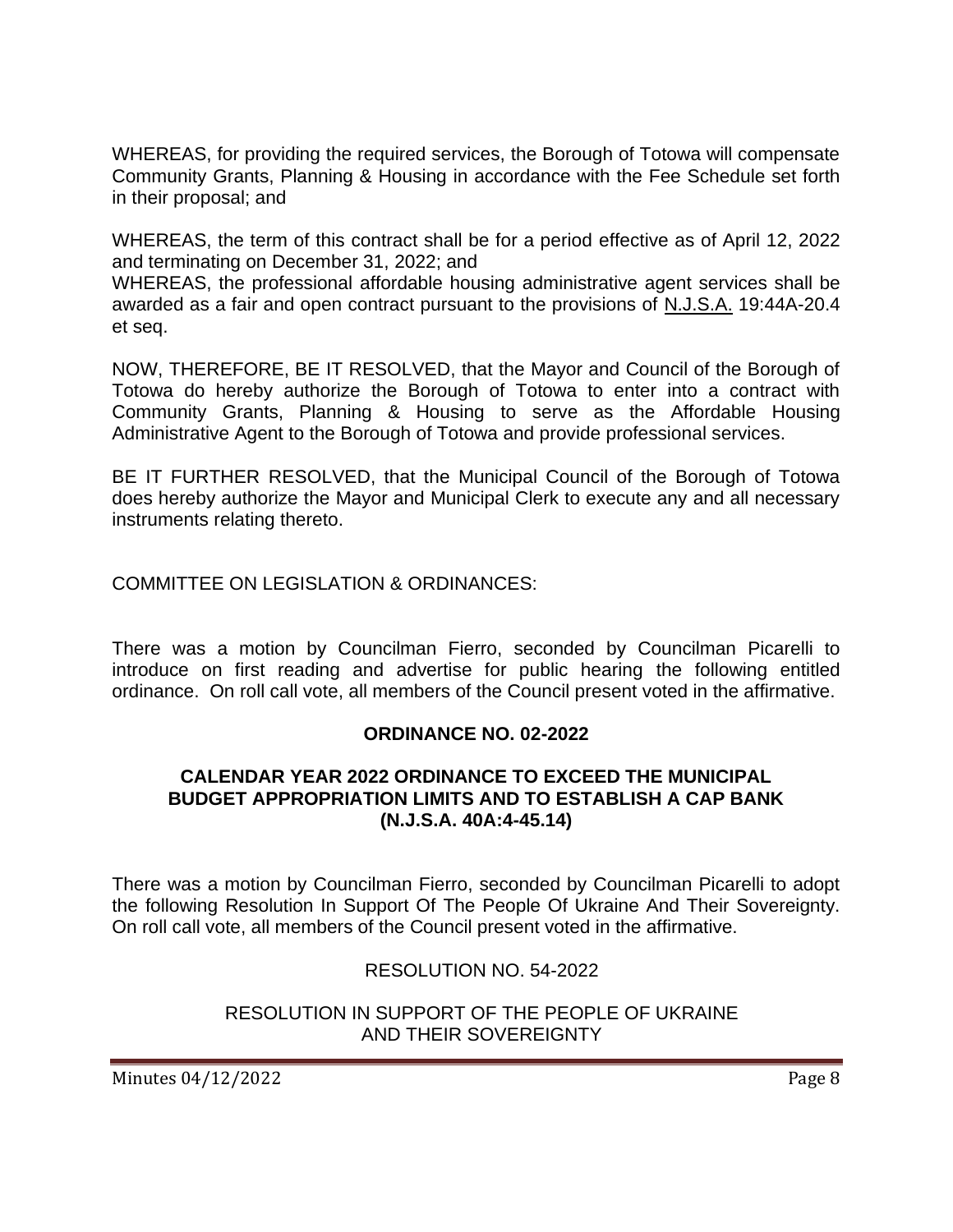WHEREAS, on January 21, 1990, more than 300,000 Ukrainians formed a human chain between Kyiv and Ivano-Frankivsk in an effort to bring forth unity and independence from the Soviet Union; and

WHEREAS, on December 1, 1991, a national referendum in support of independence was voted upon by more than 90 percent of Ukrainian citizens, with majorities in every region; and

WHEREAS, under the guise of military exercises, the Russian military conducted a large-scale buildup in and around Ukraine in March and April 2021, leaving significant military equipment behind; and

WHEREAS, subsequent thereto, in October 2021, the Russian military conducted an even larger military backup thatculminated in approximately 190,000 forces by the time of Russia's renewed full-scale incursion on February 24, 2022; and

WHEREAS, on February 21, 2022, the State Duma of Russia passed a bill that was approved by President Vladimir Putin to officially recognize the self-proclaimed Luhansk People's Republic and Donetsk People's Republic as independent, and then ordered troops into those territories after recognizing their independence; and

WHEREAS, on February 24, 2022, Russian forces, enabled by Belarus, launched its unprovoked full-scale renewed invasion of the peaceful, independent country of Ukraine; and

WHEREAS, it is the right of all countries to decide its own future, foreign policy and security arrangements free from outside interference and/or coercion; and

WHEREAS, also on February 24, 2022, the G7 issued a statement condemning the "large-scale military aggression by the Russian Federation against the territorial integrity,sovereignty and independence of Ukraine"; and

WHEREAS, on February 25, 2022, the North Atlantic Treaty Organization (NATO) condemned "in the strongest possible terms Russia's horrifying attack on Ukraine", called on Russia "to turn back from the path of violence and aggression" and reaffirmed an "iron-clad" commitment to Article 5; and

WHEREAS, the European Commission, France, Germany, Italy, the United Kingdom and Canada, along with the United States, committed to coordinated economic sanctions, including severe restrictions against Russia's Central Bank and full blocking sanctions against Vladimir Putin; and

WHEREAS, United States leadership is integral to nations around the world in condemning and imposing costs on the Russian Federation for its illegal, full-scale, renewed invasion of Ukraine; and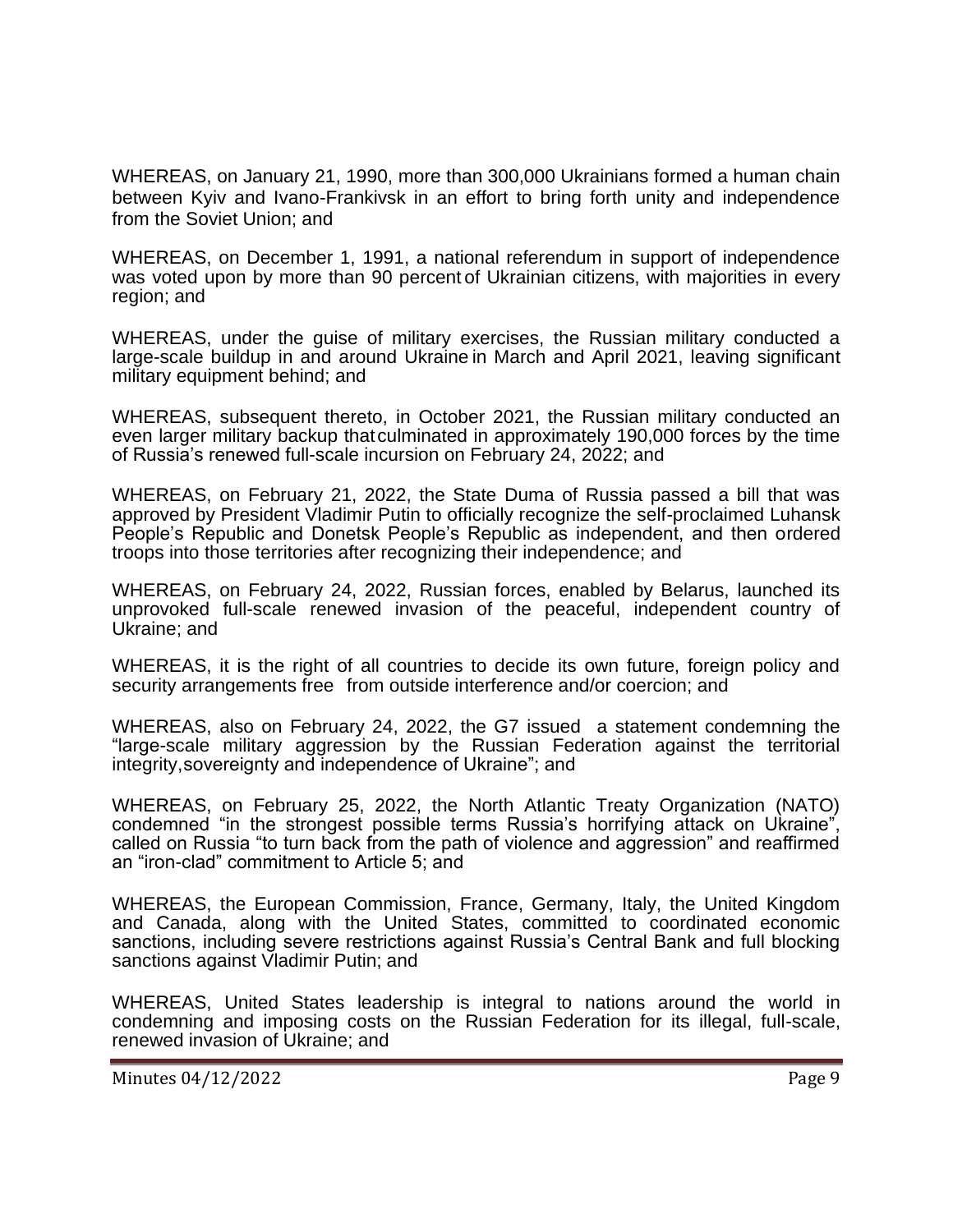WHEREAS, it has been reported that Russian forces have targeted civilians which would constitute war crimes and crimes against humanity; and

WHEREAS, the United States, along with allies in Europe, the Indo-Pacific and others around the world, has been actively responding to Russia's unprovoked war of aggression against Ukraine with critical military, humanitarian and financial support for Ukraine and the Ukrainian people; and

WHEREAS, the State of New Jersey has numerous residents of Ukrainian decent, some of whom are located in the Borough of Totowa and neighboring communities; and

WHEREAS, it is in the best interests of the residents of the Borough of Totowa to support the people of Ukraine in protecting their sovereignty.

NOW, THEREFORE, BE IT RESOLVED, that the Mayor and Council of the Borough of Totowa does hereby offer the following:

- Unequivocally supports Ukraine's sovereignty and territorial integrity;
- Affirms the continued use of peaceful methods including sanctions by the United States (as well as its allies and partners) to fully isolate the Putin regime economicallyfor its unprovoked aggression against Ukraine;
- Supports the resistance by the Ukrainian people as long as the Russian Federation continues to violate Ukraine's sovereignty and territorial integrity;
- Declares that the war in Ukraine, a democratic country, represents the frontline of democracy and freedom versus authoritarianism represented by Putin's government;
- Supports the State of New Jersey's suspension of relationships with businesses and financial institutions backed by the Russian government; and
- Stands steadfastly, staunchly, proudly and fervently behind the Ukrainian people in their fight against the authoritarian Putin regime; and

BE IT FURTHER RESOLVED that the Borough Clerk shall forward certified copies of this Resolution to Governor Phil Murphy, members of the Legislature representing the 40th Legislative District, and the New Jersey State League of Municipalities.

There was a motion by Councilman Fierro, seconded by Councilman Picarelli to approve Raffle License Application Nos. 2264 & 2265 for the PTA Bloomingdale for a Tricky Tray and On-Premise 50/50 to be held on May 20, 2022 at The Barnyard & Carriage House. On roll call vote, all members of the Council present voted in the affirmative.